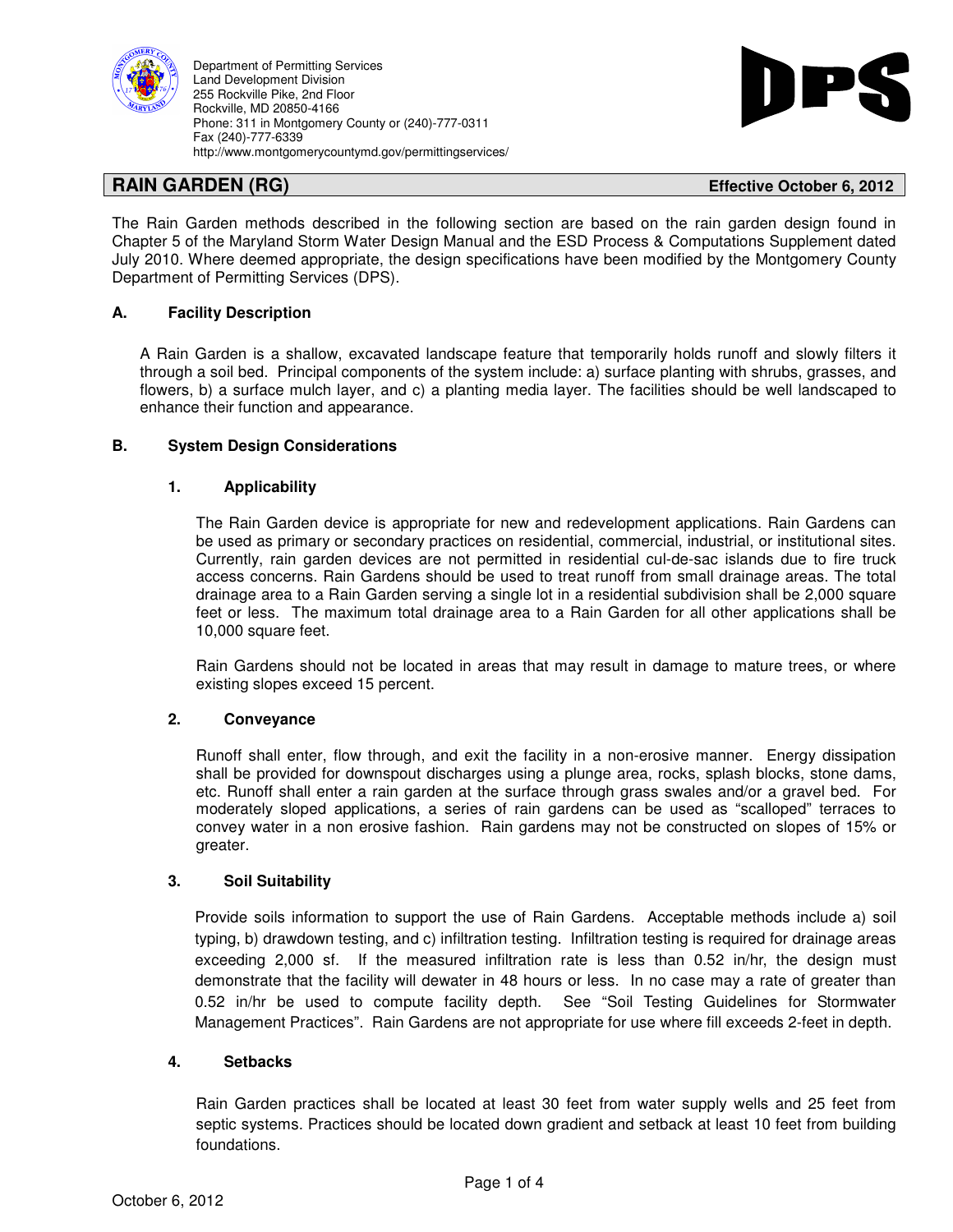



## **C. Specifications and Details**

#### **1. Sizing**

The facility shall be sized to capture and store 100% of the calculated treatment volume. A minimum of 2" and maximum of 6" of surface ponding must be provided above the facility. The surface area  $(A<sub>f</sub>)$ of a rain garden practice shall be at least 2% of the contributing drainage area. Planting media shall be between 6 and 12 inches deep. Mulch layer shall be approximately 3 inches deep on all exposed planting media. The total storage provided in the facility shall be computed as the storage provided in the temporary ponding area and the storage provided in the planting media layer. Computations shall account for the porosity ( $n = 0.40$ ) of the planting media. Storage provided in excess of that required to treat the runoff for the 1 year, 24-hour design storm shall not be counted towards the total ESDv provided.

To the extent possible, facilities should have irregular outlines to blend naturally into the environment. Rectangular is not natural.

#### **2. Inflow Design Criteria**

Runoff shall enter the rain garden facility in a non-erosive manner (less than 2 fps for a 1-year storm event). Inflow may be through depressed curbs with wheel stops, curb cuts, level spreaders, bubblers, or conveyed directly using downspouts, covered drains, catch basins, overland flow, or other acceptable conveyance methods. Particular care must be taken to prevent erosion of the surface mulch layer.

#### **3. Overflow Design Criteria**

A safe non-erosive overflow must be provided. The overflow should be non structural where possible. If a structural overflow device is needed, a yard inlet or dome cap inlet may be used. The overflow invert of the inlet must be set at the design storage level. Safe conveyance of the developed 10-year storm through the facility must be demonstrated.

#### **4. Planting Media**

Planting media shall conform to MDE specifications described in the MDE 2000 Maryland Stormwater Design Manual, Appendix B.4, Section B.4.C. As an alternative, MCDPS Micro-Bioretention facility planting media specifications may be used. The planting media specifications must be placed on the design plans.

#### **5. Mulch**

The mulch layer is an important part of the rain garden device. Much of the pollutant removal capacity of the rain garden system is within the mulch layer. The surface mulch layer will consist of standard double shredded aged hardwood mulch. The mulch should be applied uniformly to a depth of approximately 3 inches. Yearly replenishing may be necessary. Pine bark is not acceptable.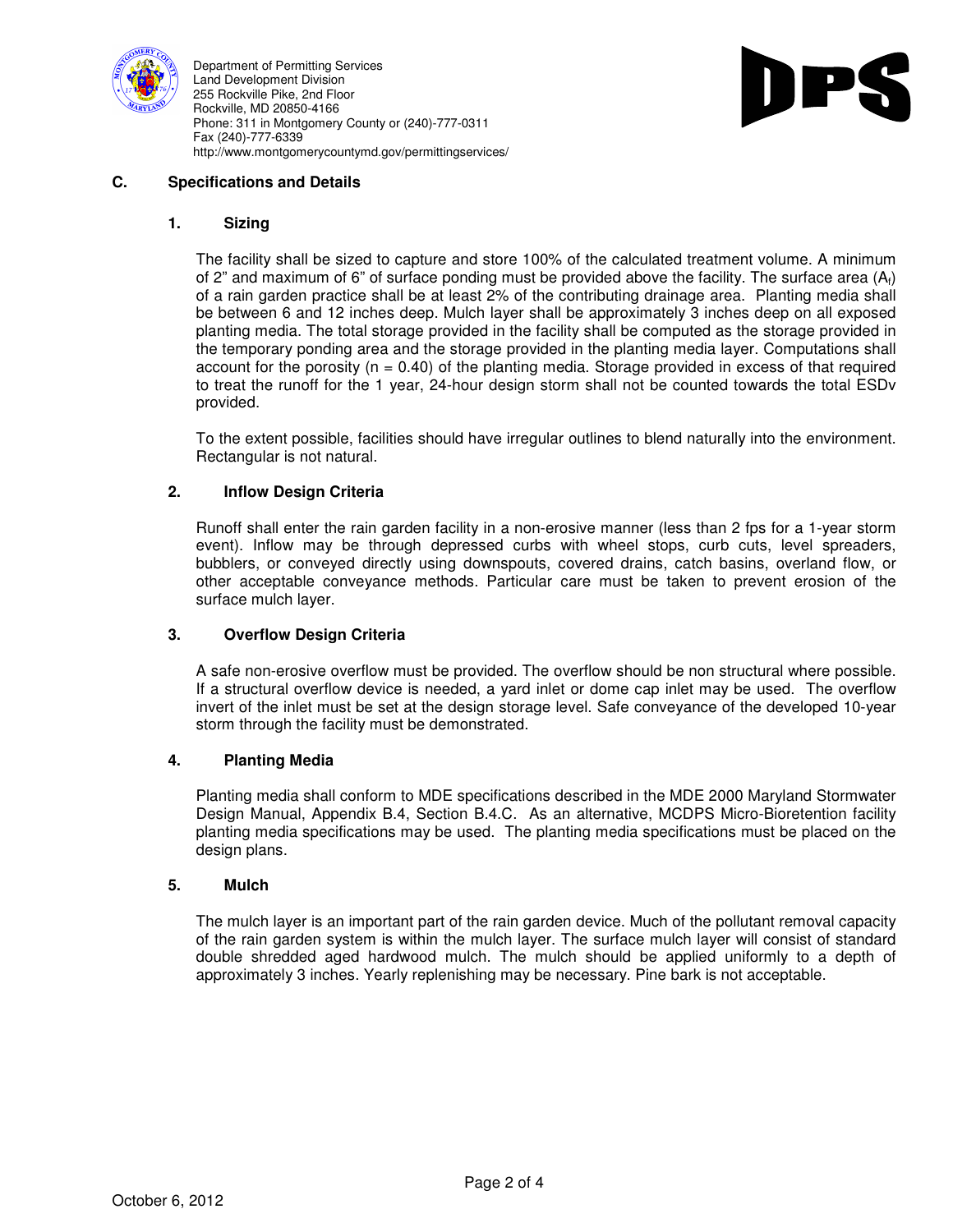



# **6. Plant Materials**

Plants, through their pollutant uptake and evapo-transpiration of stormwater runoff, play a key role in the overall effectiveness of the rain garden device. The use of native plants is encouraged, but they may not be appropriate in all situations. While no hard planting rule exists, the plants should be a mix of trees, shrubs and herbaceous materials. Because of the relatively shallow depth of the planting media, it is preferable to plant the surface of the facility with herbaceous materials only. Trees and shrubs should be planted at the perimeter of the facility. The number and type of tree and shrub plantings for the system may vary, especially where aesthetics or other considerations such as screening or shading are critical to site development. The planting design should anticipate that the mature canopy of trees and shrubs, together with the areas planted with herbaceous materials, should cover at least 85% of the rain garden practice. Trees shall be a minimum of 1 1/2 inch caliper, shrubs shall be a minimum of 2 gallon size, herbaceous flowering perennials shall be a minimum 1 quart size, and grasses and grass-like perennials shall be a minimum size of 2 inch plugs. All plantings shall be in accordance with the Montgomery County landscape guidelines. All landscape plans must be sealed by a registered landscape architect. Since the plants are an integral part of the rain garden system, no changes to the approved landscape plan will be allowed unless an alternate plant list, prepared by a registered landscape architect, has been approved by DPS prior to installation. Since plant availability can change, DPS suggests including an alternate plant list on the landscaping plans. Turf grass is not acceptable in Rain Gardens.

#### **Rain Garden Sizing Example**

A Rain Garden is being designed to treat the runoff from a downspout. The target ESD<sub>v</sub> for the overall project has already been determined. The total drainage area to the facility is 1,500 square feet of roof area. Calculate the maximum volume that can be stored in the facility:

| $\sim$ 0.000 0.000 0.000 0.000 0.000 0.000 0.000 0.000 0.000 0.000 0.000 0.000 0.000 0.000 0.000 0.000 0.000 0.000 0.000 0.000 0.000 0.000 0.000 0.000 0.000 0.000 0.000 0.000 0.000 0.000 0.000 0.000 0.000 0.000 0.000 0.000 |                               |    |                              |
|--------------------------------------------------------------------------------------------------------------------------------------------------------------------------------------------------------------------------------|-------------------------------|----|------------------------------|
| ESD <sub>v</sub> (MAX)                                                                                                                                                                                                         | $=[(Pe) (Rv) (A)]/12$         | R٧ | $= 0.05 + (.009 \times I)$   |
|                                                                                                                                                                                                                                | $=[(2.6")(0.95)(1,500sf)]/12$ |    | $= 0.05 + (.009*100) = 0.95$ |
|                                                                                                                                                                                                                                | $= 309 \text{ cf}$            |    | $= 100\%$ roof area          |
| $P_e$ = Max of 2.6"                                                                                                                                                                                                            |                               |    |                              |
| Calculate the minimum volume that must be stored in the facility:                                                                                                                                                              |                               |    |                              |

ESDv(MIN) =  $[(Pe)$   $(Rv)$   $(A)]/12$  Rv = 0.05 + (.009 x I)  $=[(1.0") (0.95) (1.500 \text{ s})]/12$   $= 0.05 + (.009 * 100) = 0.95$  $= 119 \text{ cf}$ 

To calculate the ESDv provided by this facility we will assume a ponding depth of 0.5' and a 12" thick media layer. The porosity for the media layer is  $n = 0.40$ . Assume the area of the filter bed (Af) is 150 sf.

• ESDv=Storage volume + storage in filter media (note: to be conservative the volume contained

in the 3:1 side slope area was not included)

 $=$  (150 sf<sup>\*</sup>0.5') + [0.4<sup>\*</sup>(150 sf<sup>\*</sup>1.0')] = 135 cf

Since the proposed ESDv is smaller than the ESDv (Max) and larger than the ESDv (MIN), the facility is acceptable. The surface area of the facility can be increased so that a max ESDv of 309 cf is attained. In this case a filter area of 343 sf will produce an ESDv of 309 cf which is acceptable and will yield a Pe of 2.6" for this drainage area which is greater than the 1" min, and equal to the 2.6" max.

- 3. Lastly the filter area must be checked to verify that it is not less than 2% of the facility drainage area.
	- Af%= $(135 \text{ sf}/1,050 \text{ sf})*100 = 9%$  Therefore this design is acceptable.